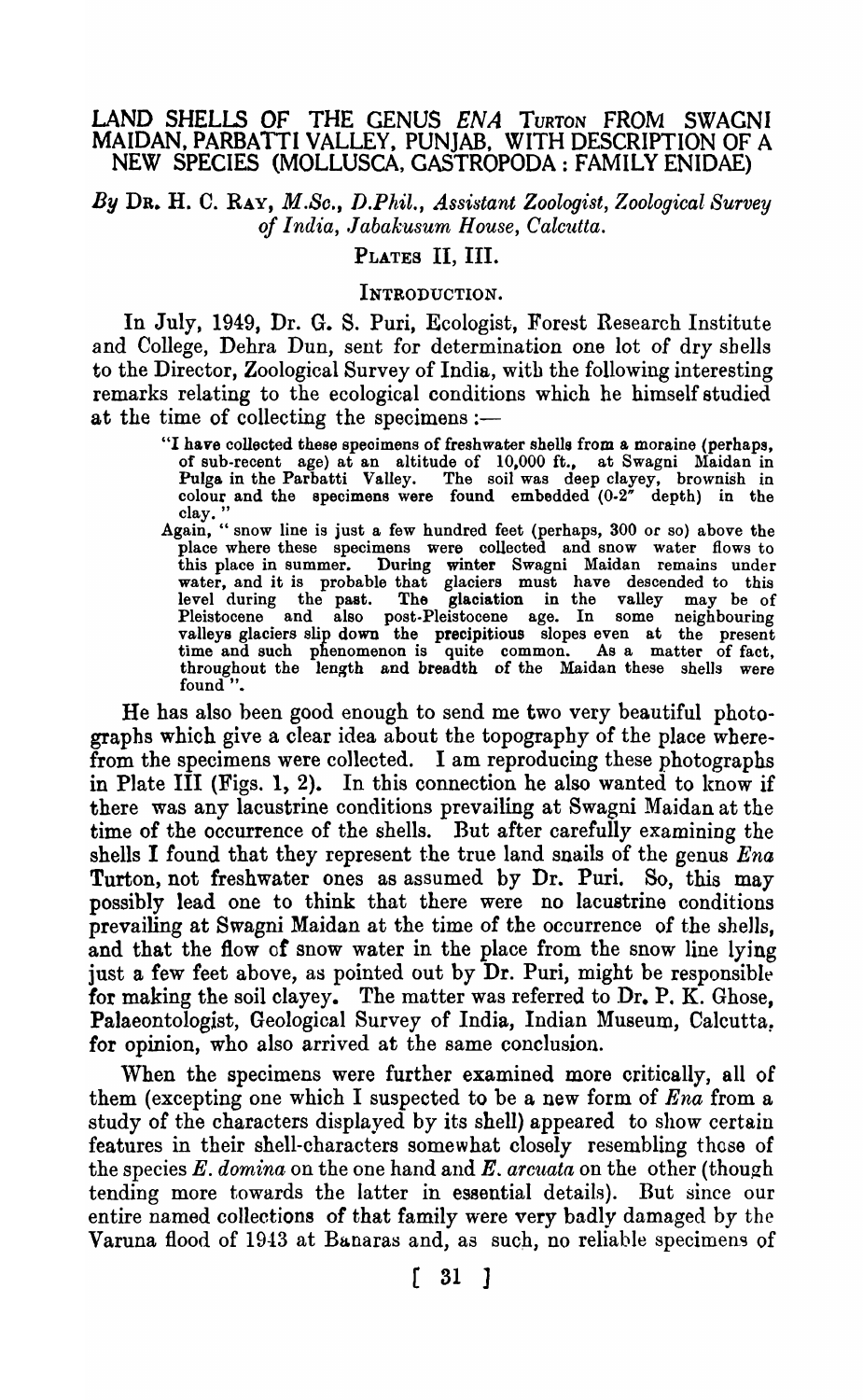the group . sere available here for comparison, I felt a bit confused as to the exact identity of the shells in question. So, I sent them all (including that interesting solitary specimen marked as  $2b$  and the rest as  $2a$ ) to Dr. W J. Rees of the British Museum (Nat. Hist.), London, for his expert opinion. The latter has kindly favoured me with the following  $reply :=$ 

- No. 2a. "Ena arcuata Hutton-compares well with specimens from Calcutta, N. W. India and Mahosu in the B. M. Collection".
- No. 2b. *"Ena* (sp. ?)—this appears to be a distinct species of which specimens are not available here for comparison. The nearest approach is *Ena vibex* Hutton but the striations are far more prominent than in your specimen ".

It is quite clear from the above remarks that the peculiarities I noticed in the solitary shell (No. 2b) have been approved by the expert in the British Museum and, as such, may warrant a separate specific rank for the latter, while the rest of the specimens (No. 2a) may easily be referred to the species E. *arcuata.* So, I consider it a great pleasure to designate the new species as *Ena purii* after Dr. G. S. Puri who collected the specimens.

## Family ENIDAE.

#### Sub-family *ENINAE*.

#### **Ena arcuata** (Hutton).

### (Pl. II, Figs. 1-12.)

A detailed discussion. about the nomenclature of this interesting species is made by Reeve<sup>1</sup>, while a good account of its systematic position, salient features and geographical distribution is given by Gude<sup>2</sup>. But there are two very interesting points which may be worth-mentioning here. That is, firstly, Swagni Maidan appears to be a new record; secondly, the measurements taken show that the largest shell (fig.  $12$ ) in the series of 45 specimens (excluding the two new ones) is 21 mm. in length and 8 mm. in diameter (with its aperture 7.5 mm. $\times$ 6 mm.) which certainly exceeds the previous record of 18 mm. $\times$ 7.5 mm. known in case of a shell from Mukraj, Salt Range, Punjab. The smallest shell (fig. 1) is  $12.5$  mm. in length and  $5$  mm. in diameter (with its aperture  $5 mm. \times 4 mm.$ ). It also appears true from the observations made on these shells and the facts on record that if the length of a shell is found to be maximum in the series, its diameter may not also be so. Similar appears to be the case regarding the length and diameter of the aperture too. Out of 45 shells, I have taken photograpbs of only 12 showing the range of variations in shape and size as well as in other characters.

*Locality.*—Swagni Maidan (alt. 10,000 ft.), gently sloping meadow originally a moraine-without tree growth, in Pulga in the Parbatt Valley, Kulu Sub-division, Punjab~

Specimens.—Reg. No.  $M\frac{16062}{2}$ Zoological Survey of India.

<sup>1</sup>Reeve, L. *Oonch. leon.* V, pI. lxvii, ap. 478 (1849).

<sup>&</sup>lt;sup>2</sup> Gude, G. K., *Faun. Brit. Ind.* Mollusca, II, pp. 239, 240, fig. 89 (1914).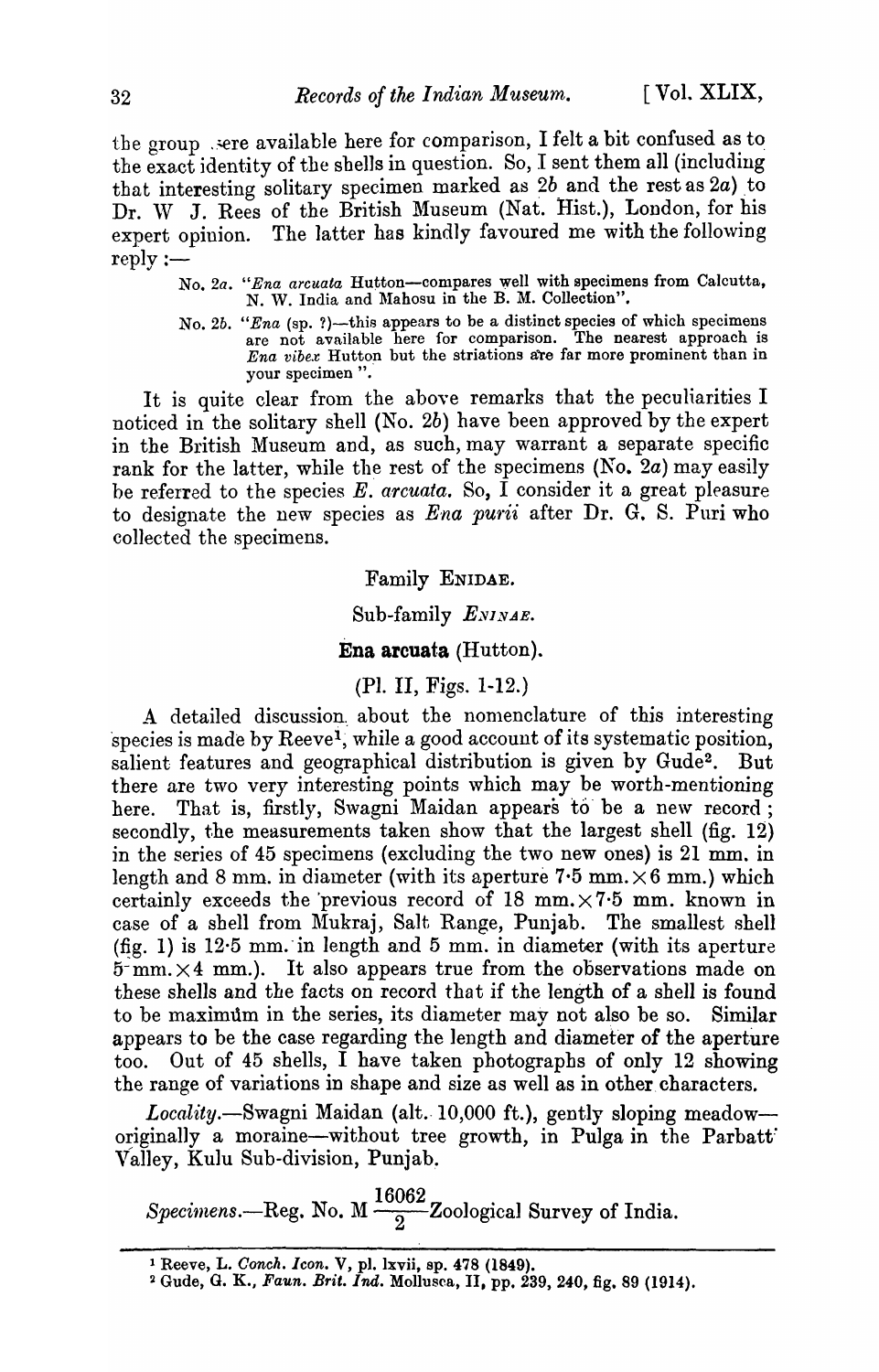### Ena purii, sp. nov.

# . (PI. II, Figs. 13, 14.)

At first I found only one large shell (fig.  $13$ ) of this remarkable species in the collection mixed up with those of *E. arcuata*, which appeared quite unique in the series. But later on another young specimen was also found in the lot showing similar structural peculiarities. A detailed description of this new species is given below  $:$ -

Shell small, sinistral, ovato-cylindrically turreted, somewhat resembling *E. vibex* in appearance, umbilicated, uniformly covered with a very thin, chalky-white coating on the last four whorls, which more or less coneeals the original horny-brown colour visible only on the uppermost whorls, apex obtuse; whorls  $8\frac{1}{2}$ , regularly increasing, convex, each one adorned on the surface with numerous distinct longitudinal plications (all of which may not be equal in size or regularly arranged) giving it a corrugated tin-like appearance somewhat-like that of  $E$ . *nevilliana* (Theobald), the plications gradually becoming more prominent from above downwards; sutures more impressed and oblique; aperture





*hib.* hibernaculum; *bw.* bodywhorl; *col.* columella; *l. m.* lumen of the mouth of shell; pr. peristome; or. orifice.

oblong-ovate somewhat-like that of E. *arcuata*, interior pale brownish, edentate; peristome (Text-fig. I, pr.) broad, reflected as in E. *arcuata*, but not united upwards with the columella (col.) which is dilated, slanting and curved (at the place where it unites with upper lip) like that of the latter. The beautiful colour streaks on the surface, so characteristic of *E. arcuata, E. vibex and others, are entirely lacking in this case.* 

In the young shell (fig. 14) there are only 7 whorls with a similar chalky-white coating on the last four, but the plications appear quite indistinct or obsolete on the first two. The peristome is very thin and not reflected, while the columella is less dilated and somewhat straight. but more angular below. The bodywhorl appears more convex.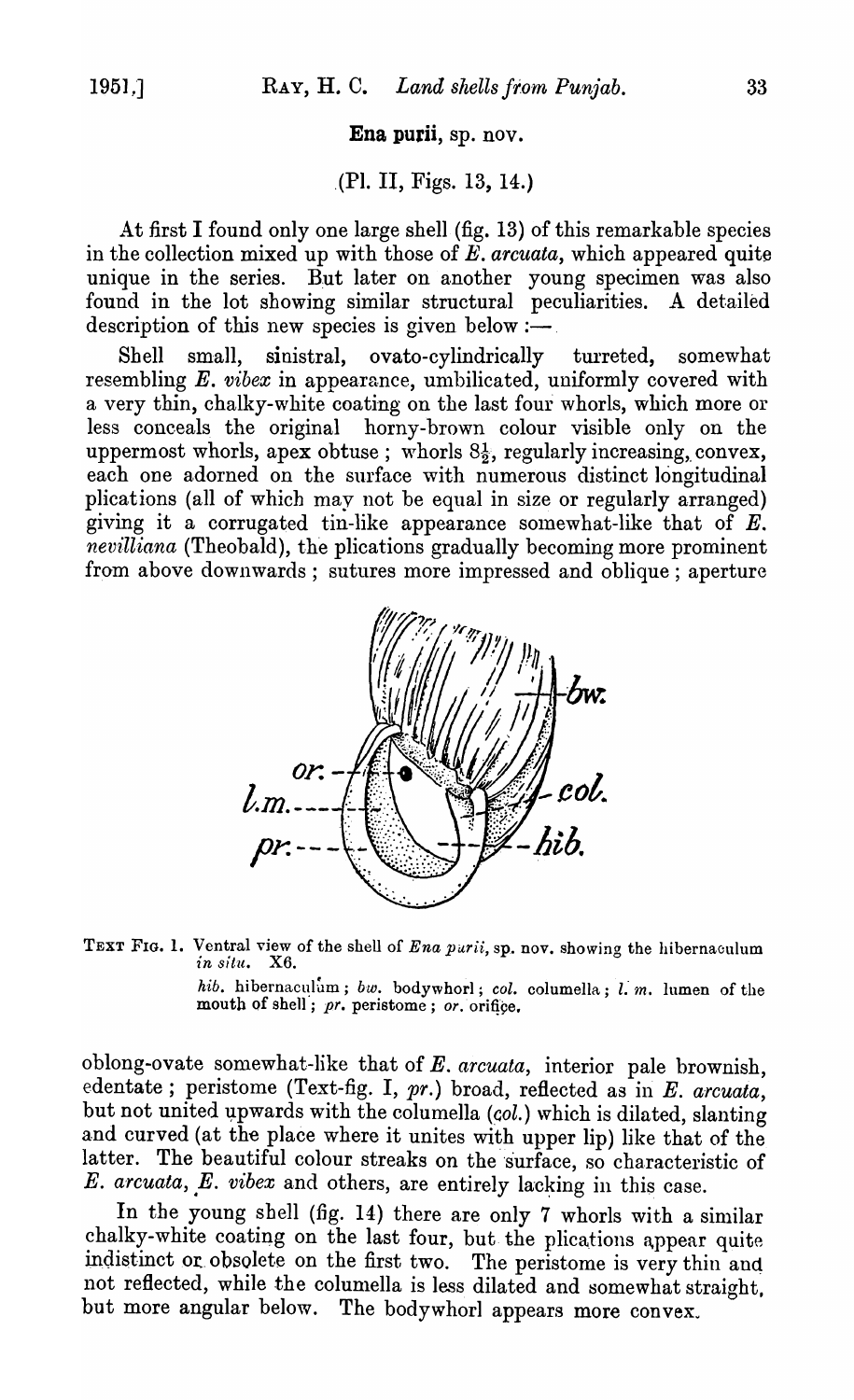To my utter surprise, I found on a closer examination of the large shell the presence of a thin, opaque, calcareous plate, called hibernaculum (see Text-fig. I.  $hib.$ ) or epiphragm, within the lumen of its mouth (1. m.). Such a remarkable structure can only be found in case of the inoperculate and aestivating land snails, which enables the animals to tide over the most unfavourable climatic conditions, such as, extreme heat or cold, when they retreat themselves within the shells, lie there in a condition of torpor or comatose by closing the aperture with the epiphragm and saving with great difficulty only the skin and flesh on stored up food during this prison life. So, it is quite evident that the animal which occupied the shell in question certainly passed through such a hard and difficult time before it died. It is known from the note given by Dr. Puri that the shells of this new species as well as those of E. *arcuata* were collected on 29th May, 1949. But unless the living specimens can be collected in the field and treated carefully in order to see when they actually come out of the shells after the comatose condition by tearing off the epiphragm, it is difficult to ascertain (simply by examining the dead shells) the exact time, either summer or winter, which urge the snails to form this peculiar structure as a measure of protection. The same difficulty arises in the present case also. But it is true that the animal died before it could release itself from its summer or winter sleep.

The hibernaculum is oblong-ovate, quite complete, somewhat convex externally, and occupies the extreme lower part of the lumen of the mouth within the bodywhorl. Its position indicates that it may correspond to the last one of the series of three or more such plates (situated at close or short intervals) as described and figured by Annandale and Rao  $(1925)^1$ , Hora  $(1927)^2$  and Rao  $(1927)^3$  in case of some land snails, namely. Zootecus insularis (Ebr.) from the Salt Range, Punjab, *Macro*chlamys glauca Benson from the Kangra Valley, Western Himalayas, and *Glessula (Rishetia) kastuia* Benson from Pashok (Eastern Himalayas) in the Darjeeling District, Northern Bengal. The lower portion of the hibernaculum is somewhat angular, but the upper portion is more produced towards the upper extremity like a cone and forms an acute angle there. Slightly below this cone-shaped extremity is found a distinct circular orifice (or) which the animal possibly used for the purpose of respiration during the period of aestivation.

*Measurements.*-The large shell measures 15 mm. in length and 5.5 mm. in diameter with its aperture 5 mm.  $\times$  4 mm., while the young one measures 9 mm. in length and 4 mm. in diameter with its aperture  $3.5$  mm.  $\times 2.5$  mm.

*Type-locality.-Swagni* Maidan (alt. 10,000 ft.), a gently sloping meadow-originally a moraine-without tree growth, in Pulga in the Parbatti Valley, Kulu Sub-division, Punjab.

 $Holype.$  Reg. No. M  $\frac{16063}{2}$  Zoological Survey of India. *Paratype.*--Reg. No. M  $\frac{16064}{2}$  Zoological Survey of India.

<sup>1</sup> Annandale, N. and Rao, H. S., *Rec. Ind. Mus.*, XXV, pp. 394, 395 (1925).

<sup>2</sup> Hora, S. L., *Bee. Ind. MU8.,* XXIX, pp. 56-62 (1927).

S Rao, H. S., *Bee. Ind. MU8., ibid.,* pp. 50-56 (1927).